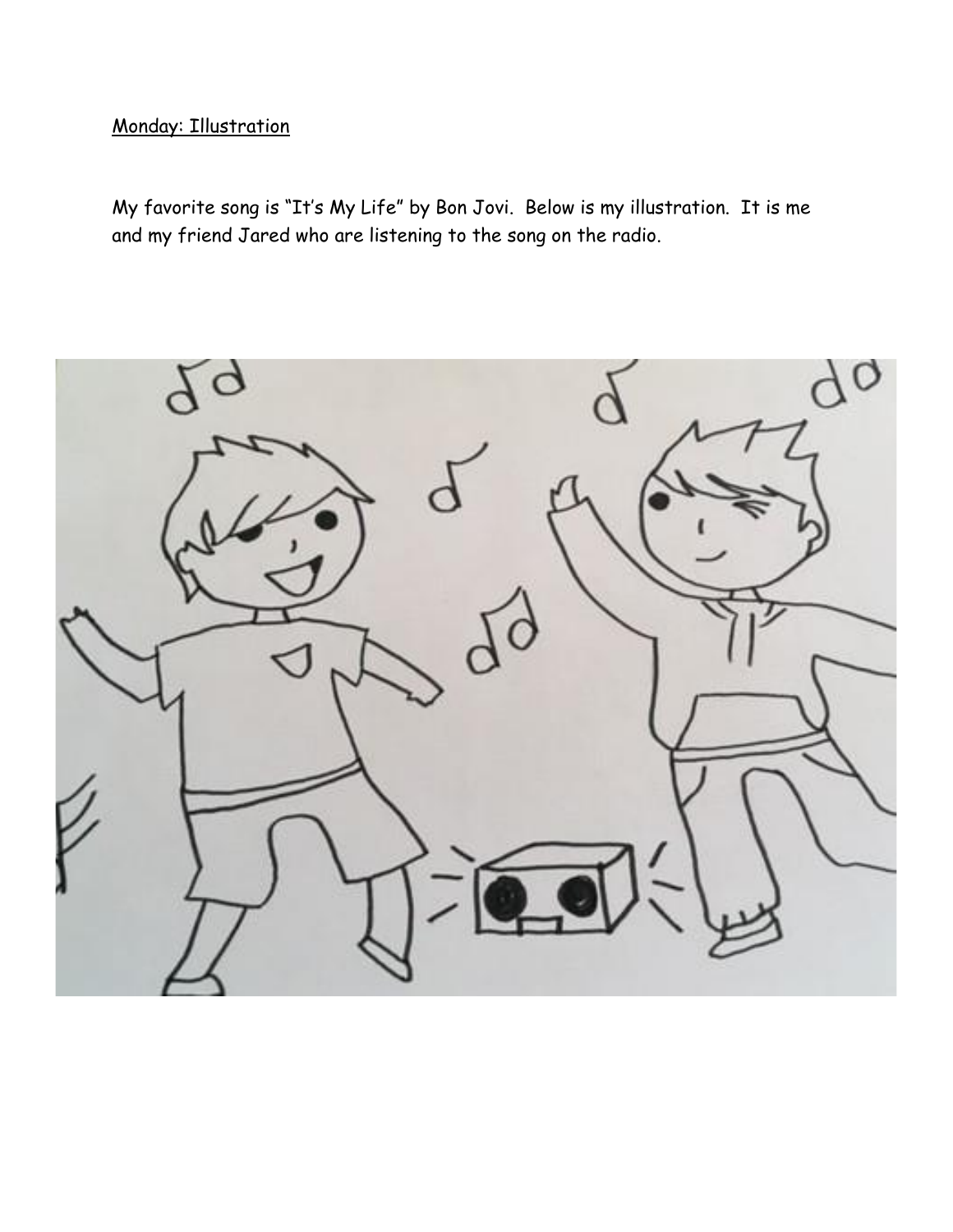## Tuesday: Recommendation for "It's My Life" by Jon Bon Jovi

1. Who would you recommend this song to? Why?

I would recommend this song to anyone who likes Rock Music. Jon Bon Jovi has a great raspy rock voice. If you like electric guitar and a good beat, you will like this song. If dancing is your thing, listen to this song; it will get you moving! I really feel like it is very catchy.

2. What would you change?

I don't think that I would change this song much but if I had to, I would probably change the beginning of the song because I don't love the piano part.

Wednesday: Comparison of two songs ("Believer" and "Ghostbusters")

"Believer" Released in 2017, has a remix, used in a lot of Nintendo's advertisements

"Ghostbusters" Released in 1984, guitar in song, made for a movie Male **Singers** Popular for their time Rock Music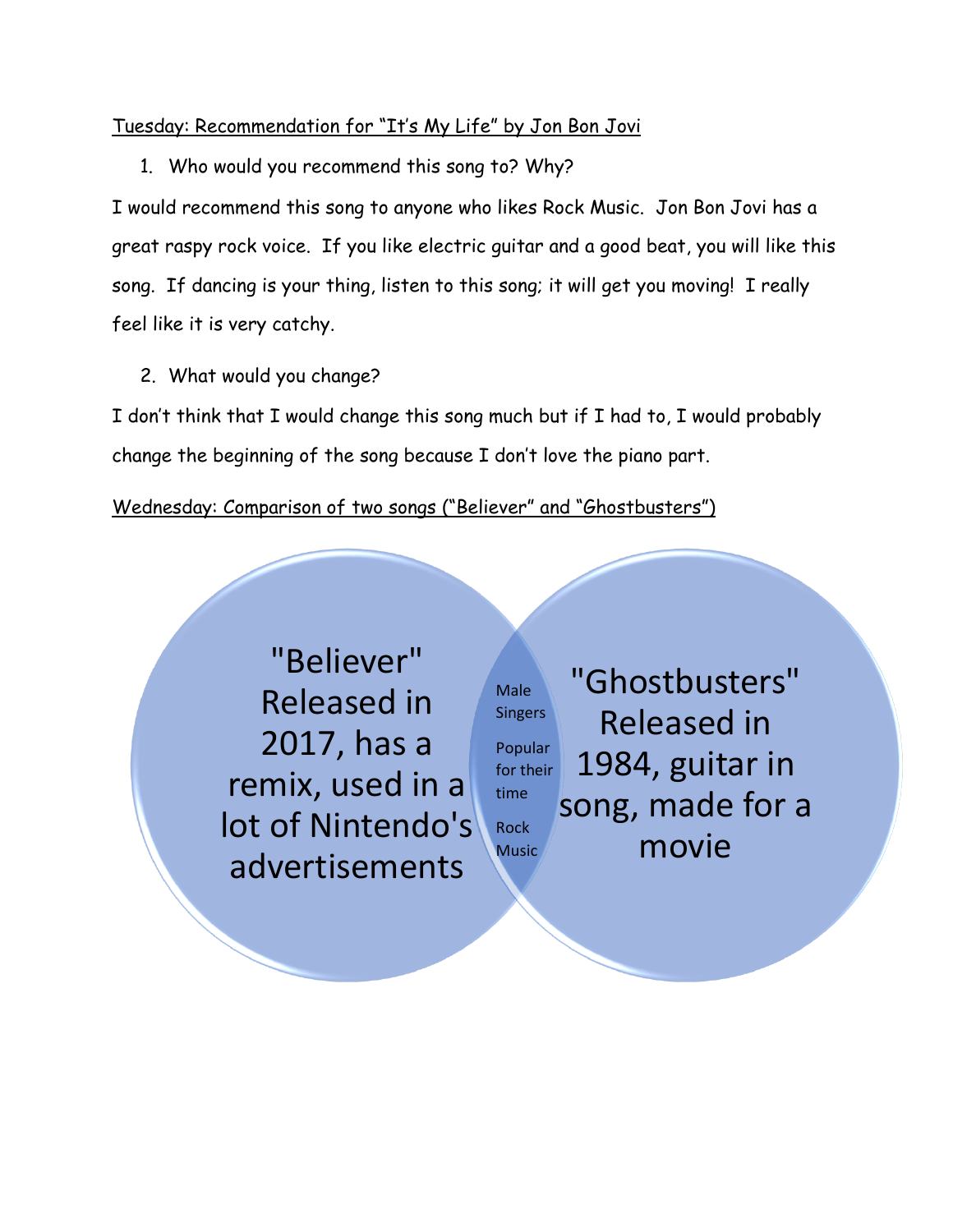## Thursday: My Song List

Songs that make me happy

- "Beat It" by Michael Jackson
- "I can't get no Satisfaction" by The Rolling Stones
- "Twist and Shout" by The Beatles
- "Believer" by Imagine Dragons

Songs that make me sad

- "Yesterday" by The Beatles
- "Unsteady" by X Ambassadors
- "Stay with me" by Sam Smith

Songs that remind me of school

- "Sugar" by Maroon 5
- "Manic Monday" by The Bangles
- "Sorry" by Justin Bieber

Songs that remind me of my sibling

- "Try Everything" by Shakira
- "Call me Maybe" by Carly Rae Jepsen
- "Good Feeling" by Flo Rida

Songs that remind me of my parents

- "Yellow" by Coldplay
- "TNT" by ACDC
- "Hippy Hippy Shake" by The Beatles